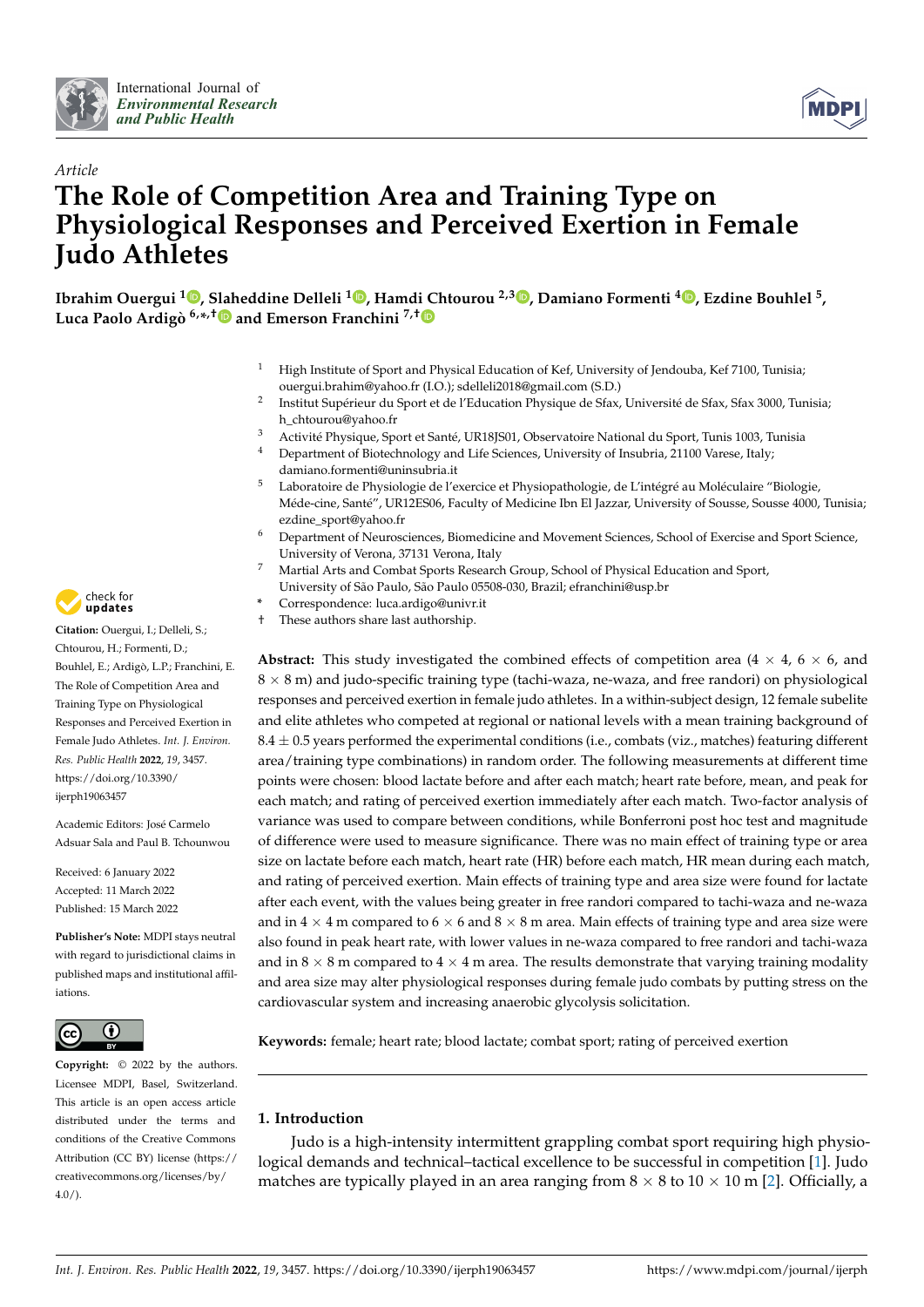match lasts 4 min, with high-intensity periods interspersed by low-intensity movements, resulting in effort-to-rest ratios of 2:1 and 3:1, respectively [\[3,](#page-7-0)[4\]](#page-7-1). Judo scores are calculated via the execution of throwing, immobilization, strangle, and joint lock techniques. Throwing techniques can result in ippon (full point) when the opponent is thrown on his/her back with strength, speed, and control or waza-ari (half point) when one of the aforementioned items is lacking. Ippon is also achieved when an immobilization is applied for 20 s or when the opponent gives up due to a strangle or joint lock technique. Waza-ari can also be achieved when an immobilization occurs for more than 10 s up to 19 s [\[5\]](#page-7-2). To maintain such high-intensity actions (i.e., scoring actions), the phosphagen and glycolytic energy systems are solicited, whereas low-intensity actions and the recovery process between high-intensity bouts are predominantly supported by the oxidative system [\[2](#page-6-1)[,3\]](#page-7-0).

To cope with the combat demands, judo-specific training modalities are highly recommended and considered as the best strategy to prepare athletes [\[6\]](#page-7-3). Throwing technique execution (i.e., nage-komi), repetitive technical training (uchi-komi), and standing and groundwork fight simulation (i.e., randori) are among the most common training modes used by advanced judo athletes [\[6](#page-7-3)[,7\]](#page-7-4). These judo-specific exercises are useful to maximize training response and competitive performance as they can address both technical–tactical and physical components depending on the applied manipulation [\[7\]](#page-7-4).

Moreover, judo matches can be disputed either in a standing position (i.e., tachiwaza) or on the ground (i.e., ne-waza [\[2\]](#page-6-1)), which may require different physiological demands depending on the position. Therefore, understanding and characterizing the physiological responses induced by these different combat situations may be of interest from both a scientific and a coaching perspective. In this regard, Sikorski [\[8\]](#page-7-5) compared a 5 min judo match disputed in tachi-waza with a match of the same duration performed in ne-waza. Higher blood lactate concentration [La] was found in the standing  $(11.3 \pm 3.6 \text{ mmol} \cdot \text{L}^{-1})$  compared to the groundwork match (7.7  $\pm$  2.2 mmol $\cdot$  L<sup>-1</sup>), which suggests lower glycolytic demands when combat is performed on the ground [\[8\]](#page-7-5). In a more recent study, Ðerek et al. [\[9\]](#page-7-6) investigated the effects of different training methods on muscle damage in young judo athletes (cadets). Specifically, the authors analyzed the effects of four practice bouts lasting 4 min each with 1 min intervals in between on alanine aminotransferase (ALT), aspartate aminotransferase (AST), creatine kinase (CK), and lactate dehydrogenase (LDH) concentrations. The authors showed the same increases in AST, CK, and LDH concentration after both tachi-waza and ne-waza sessions, suggesting similar muscle damage responses [\[9\]](#page-7-6).

During national and international training camps, the number of athletes is often high, and the competitive area for each pair of athletes is restricted. Additionally, to enhance the physiological responses directly related to success in judo competition [\[1\]](#page-6-0), restricting the competitive area seems to be an effective strategy to increase the intensity of the fight [\[10\]](#page-7-7). Reduced area size has been found to induce sufficient cardiovascular conditioning in different combat sports, such as kickboxing [\[10\]](#page-7-7), and higher psychological stress in taekwondo [\[11\]](#page-7-8). For judo, combining time structure and area size has been found to modify the physiological responses and perceived exertion in female athletes [\[12\]](#page-7-9). Specifically, after-combat [La] values were greater post  $4 \times 4$  m compared to  $6 \times 6$  and  $8 \times 8$  m area, and perception of effort results were greater post  $4 \times 4$  m compared to  $8 \times 8$  m area size. This provides evidence of the higher physiological demands in smaller competitive areas. Although training in smaller areas has been shown as a valid solution to elicit physiological responses, it is unresolved whether a combination of area size and training type would further impact the physiological demands in judo. To the best of the authors' knowledge, no studies have investigated the physiological effects of manipulating area size combined with different specific training types in judo athletes. In the light of these considerations, this study aimed to verify whether the area size (i.e.,  $4 \times 4$ ,  $6 \times 6$ , and  $8 \times 8$  m) and training type (tachi-waza, ne-waza, and free randori) can affect the physiological responses and perceived exertion in female judo athletes. It was hypothesized that varying the area and training type would affect the physiological responses. Specifically,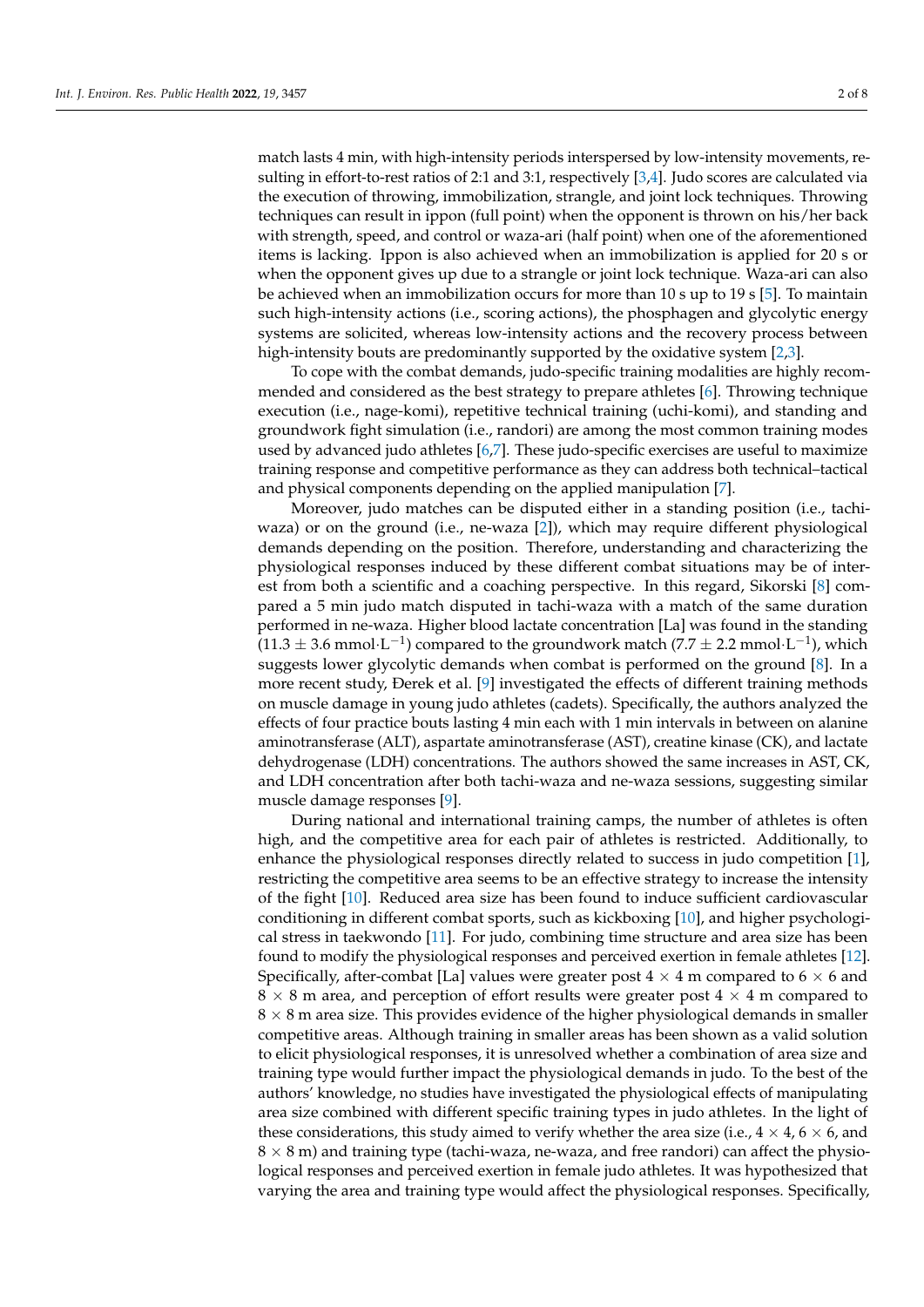based on the findings of a previous study [\[12\]](#page-7-9), which focused only on physiological but not perceived exertion aspects, it was anticipated that smaller area and free randori would result in higher physiological strain. However, as judo athletes appear to be able to regulate their efforts during randori [\[13\]](#page-7-10), it was also hypothesized that the rating of perceived exertion scores would remain unchanged.

## **2. Materials and Methods**

To examine the combined effects of competitive area and judo training type on physiological responses and perceived exertion in female judo athletes, a within-subject design was applied considering 3 different areas and 3 training types, i.e., 9 different combinations. G\*Power software (version 3.1.9.2, Kiel University, Kiel, Germany) was used to calculate the required sample size with α set at 0.05 and power  $(1-\beta)$  set at 0.80. According to Ouergui et al. [\[11\]](#page-7-8), the target effect size was set at 0.40 (medium effect) primarily based on rating of perceived exertion results from that study. Thus, based on the aforementioned factors and data, the sample size required for the present study was 9. A total of 12 female judo athletes volunteered to participate in this study (age:  $17.1 \pm 0.4$  years, height:  $160 \pm 7$  cm, body mass:  $59.8 \pm 11.5$  kg, body fat:  $25.7 \pm 5.5$ %, and judo experience:  $8.4 \pm 0.5$  years). Note that the data were obtained as part of a previously published study by Ouergui et al. [\[12\]](#page-7-9), who investigated the influence of different effort-to-rest ratios on physiological responses. It is important to emphasize that the athletes were the same. However, they executed judo matches with different area size and effort-to-rest ratio in the previous study, whereas they executed judo matches with different area size and training mode in the present study.

All athletes were grouped according to their weight categories and had been participating regularly in regional and national judo tournaments for more than two years. They were also assigned to the same training regimen 3 to 5 times per week (2 h per session). Athletes did not have any medical restrictions during the experimental period and refrained from any strenuous exercises in the 48 h before the experimental sessions. This study was conducted according to the latest version of the Declaration of Helsinki and was approved by the local research ethics committee (ethical approval number 2018-675). All participating athletes and their guardians and coaches were provided with a thorough explanation of the aims, benefits, and potentials risks of the study and signed a written informed consent thereafter.

Blood samples were taken from the fingertip 10 min before and immediately after each condition, and [La] was assessed using a Lactate Pro2 Analyzer (Arkray, Tokyo, Japan). [La] before and after the experimental conditions were used for further analyses. Before each condition, [La] was measured only to assess the same intergroup precondition value. The heart rate was measured before and every 5 s throughout the judo combat sessions (Polar Team2 Pro System, Polar Electro OY, Kempele, Finland), and HR before session (HRpre), mean (HRmean), and peak (HRpeak) values were used for the analyses. After being familiarized with the scale, athletes reported their rating of perceived exertion (RPE) in terms of Borg CR-10 scores (e.g., score  $0 =$  nothing at all and score  $10 =$  extremely strong [\[14\]](#page-7-11)) after each combat session.

The procedures are described in detail in Ouergui et al. [\[12\]](#page-7-9). This research was performed during the preseason but out of the menstruation days. Seven days before the beginning of the research, the judo athletes were familiarized with the tests and the order of the randori sessions. Moreover, in a preliminary session, athletes accomplished the 20 m multistage shuttle-run test [\[15\]](#page-7-12) to assess their maximum heart rate (HRmax). To minimize potential diurnal variation on the performance, experimental sessions were conducted at the same time of day and were completed during a maximum period of 30 days with at least 48 h of recovery (but not more than 72 h) between 2 subsequent sessions [\[12\]](#page-7-9). All experimental sessions were randomly administered (i.e., each athlete underwent all 9 different experimental conditions in a different order to minimize any possible practice effect and carryover effect on the outcomes) and directed by two investigators ensuring the safety of judo athletes and providing the same verbal encouragement. Each athlete had a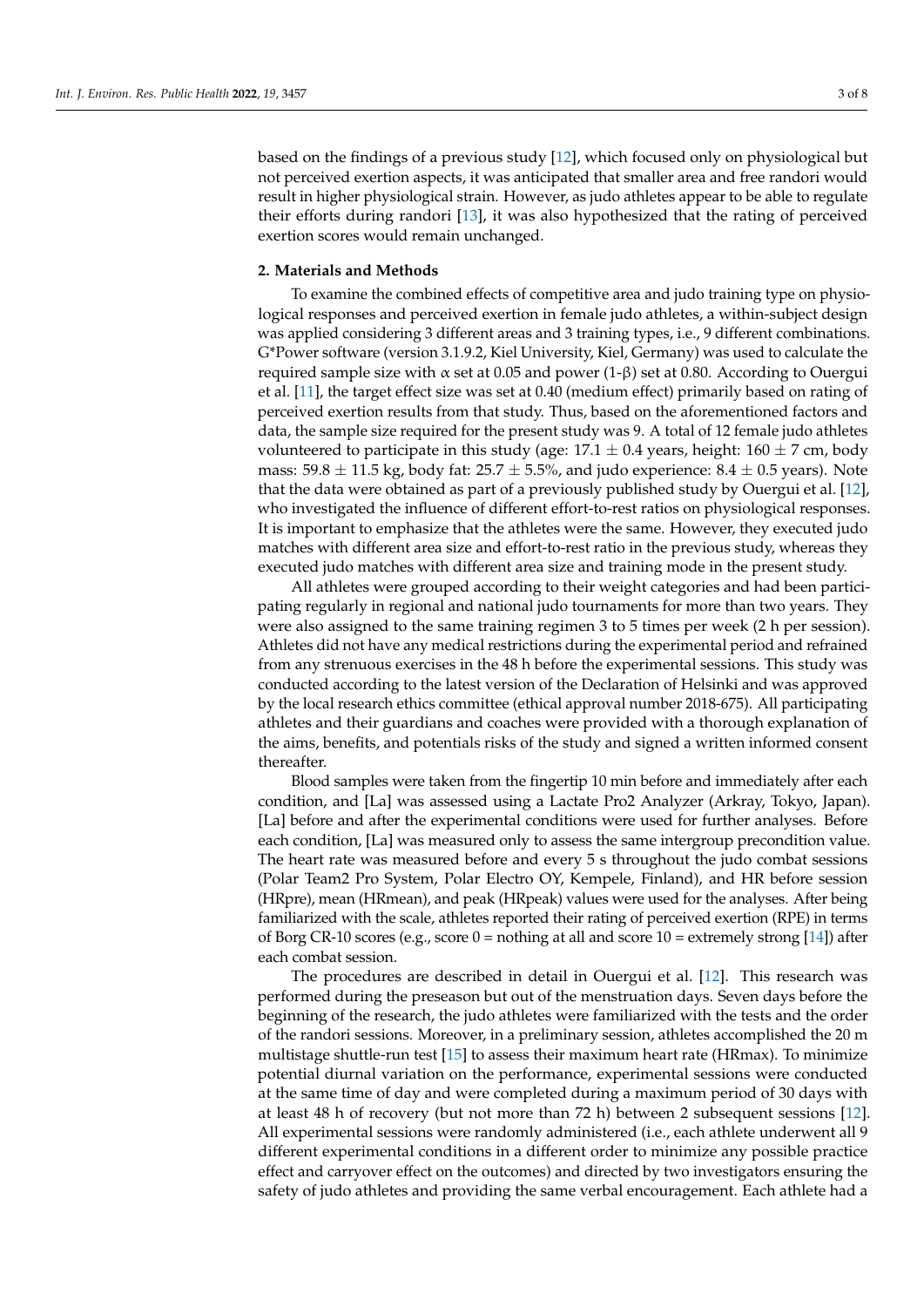different partner for each condition. Furthermore, all athletes were exposed to the same 4 min match duration and were instructed to continue the combat even when an ippon was scored [\[12\]](#page-7-9). Before each randori, athletes performed a standardized warm-up session lasting 15 min consisting of jogging and dynamic stretching, followed by 3 min of passive rest. Thereafter, baseline measures were performed.

The results are shown as means and standard deviations. Statistics was analyzed with SPSS 20.0 (IBM, Armonk, NY, USA). Normality of results was assessed and confirmed by means of the Kolmogorov–Smirnov test. Sphericity was assessed and confirmed by means of the Mauchly test. Data were analyzed using a 3 (competition area, i.e.,  $4 \times 4$ ,  $6 \times 6$ , and  $8 \times 8$  m)  $\times 3$  (judo-specific exercise type, i.e., tachi-waza, ne-waza, and free randori) two-factor analysis of variance (ANOVA) with repeated measurements on the two factors. In case of significant main effects of competition area or judo-specific exercise type or interactions thereof, the Bonferroni corrected post hoc tests were computed as pairwise comparisons. The magnitude of differences between variables was interpreted using standardized effect size (Cohen's *d*) and classified according to Hopkins [\[16\]](#page-7-13): *d*  $\le$  0.20 (trivial); 0.20  $\lt d \le$  0.60 (small); 0.60  $\lt d \le$  1.20 (moderate); 1.20  $\lt d \le$  2.0 (large);  $2.0 < d \le 4.0$  (very large) and  $d > 4.0$  (extremely large). Moreover, upper and lower 95% confidence intervals of the difference (95% CId) were calculated. The statistical significance level was set at  $p < 0.05$ .

### **3. Results**

The HRmax value recorded during the multistage 20 m multistage shuttle run test was 194 ± 12 beats·min−<sup>1</sup> . Table [1](#page-4-0) presents the physiological responses and perceived exertion during different combat sessions. Regarding HR before combats, as expected, no significant main effects of training type ( $F_{2,33}$  = 2.07,  $p$  = 0.142) and area ( $F_{2,66}$  = 0.12,  $p$  = 0.88) were found, and there was no significant interaction between training type and area ( $F_{4,66} = 0.80$ ,  $p = 0.531$ ). For HRmean, there was no significant main effects of training type ( $F_{2,33} = 3.01$ ,  $p = 0.063$ ) or area size ( $F_{2,66} = 1.18$ ,  $p = 0.314$ ) and no interaction between training type and area was found  $(F_{4,66} = 2.34, p = 0.064)$ . Similarly, for %HRmax, there was no main effects of training type ( $F_{2,33} = 0.619$ ,  $p = 0.540$ ) or area size ( $F_{2,66} = 0.287$ ,  $p = 0.751$ ), and no interaction between training type and area was found  $(F_{4,66} = 0.398, p = 0.310)$ . However, there was a main effect of training type for HRpeak ( $F_{2,33} = 6.63$ ,  $p = 0.004$ ). Specifically, the Bonferroni post hoc test showed lower values in ne-waza compared to free randori (95% CId = −18; −2, *d* = −0.63 (moderate), *p* = 0.022) and tachi-waza (95% CId = −21; −5, *d* = −0.78 (moderate),  $p$  = 0.005). There was also a main effect of area size ( $F_{2,66}$  = 3.41,  $p = 0.039$ ), with Bonferroni post hoc test showing lower values in  $8 \times 8$  m compared to 4 × 4 m area (95% CId = −18; −1, *d* = −0.54 (small), *p* = 0.035). However, no interaction between training type and area size was found  $(F_{4,66} = 2.24, p = 0.074)$ .

Regarding blood lactate concentration values after sessions, a main effect of training type was found  $(F_{2,33} = 8.67, p = 0.009)$ , with Bonferroni post hoc test showing higher values during free randori compared to tachi-waza (95% CId = 1.5; 4.4, *d* = 0.97 (moderate), *p* = 0.008) and ne-waza (95% CId = 2.04; 4.9, *d* = 1.15 (moderate), *p* = 0.002). Likewise, a main effect of area was also observed  $(F_{2,66} = 13.50, p < 0.001)$ , with Bonferroni post hoc test showing higher values for  $4 \times 4$  m compared to  $6 \times 6$  (95% CId =  $-0.01$ ; 2.85,  $d = 0.47$ ) (small),  $p = 0.047$ ) and  $8 \times 8$  m (95% CId = 1.4; 4.6,  $d = 0.88$  (moderate),  $p < 0.001$ ) areas. Nevertheless, no interaction was found between training type and area size ( $F_{4,66}$  = 1.57,  $p = 0.193$ ). Regarding RPE, there were no main effects of training type ( $F_{2,33} = 1.53$ ,  $p = 0.231$ ) or area size ( $F_{2,66} = 3.12$ ,  $p = 0.051$ ), and no interaction between training type and area ( $F_{4,66} = 1.09$ ,  $p = 0.368$ ) was detected.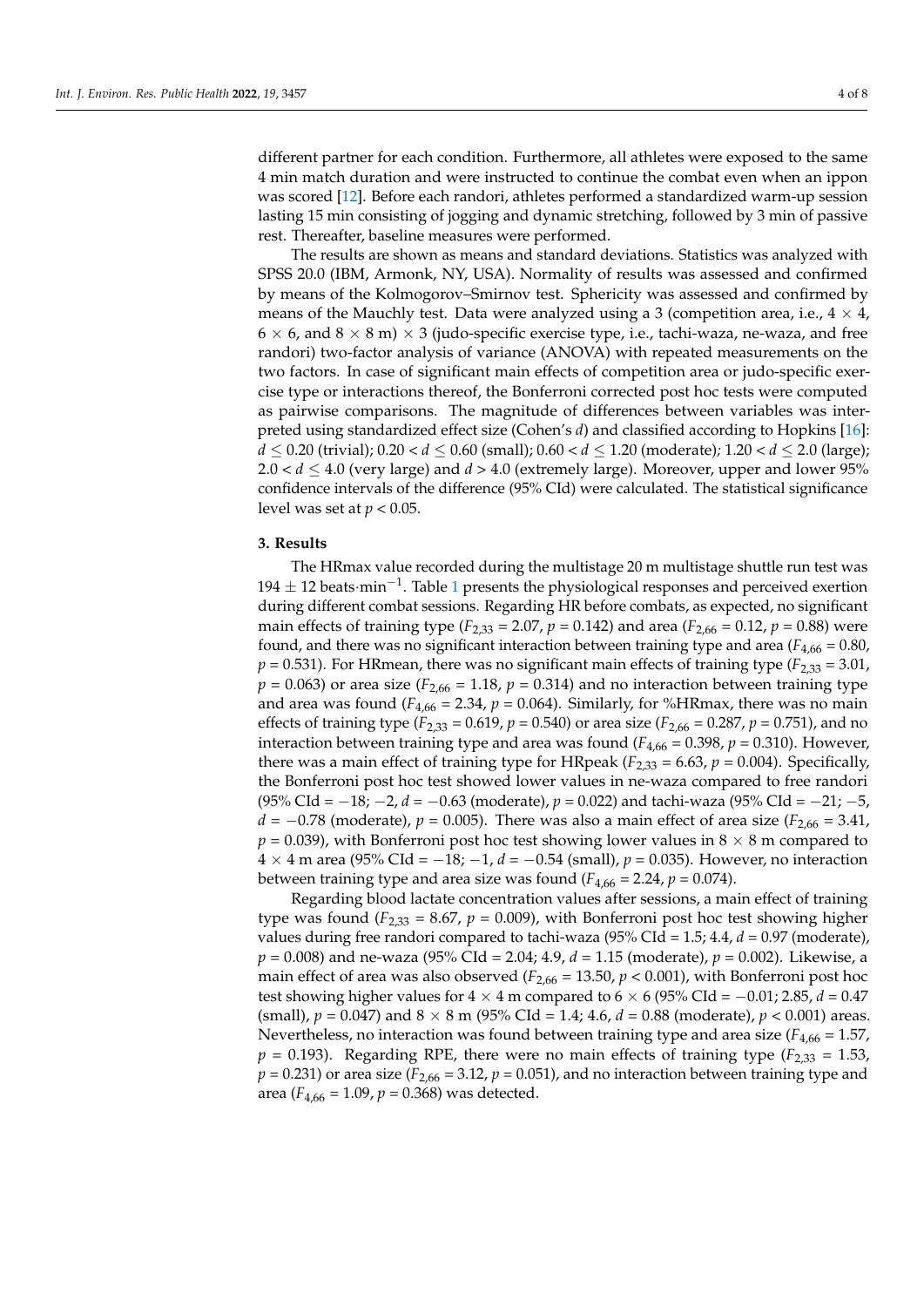|                                  | [La] Pre<br>(mmol/L) | [La] Post<br>(mmol/L)         | <b>HRpre</b><br>(Beats/min) | <b>HRmean</b><br>(Beats/min) | <b>HRpeak</b><br>(Beats/min)     | <b>HRmean</b><br>$%$ HRmax) | <b>RPE</b> |
|----------------------------------|----------------------|-------------------------------|-----------------------------|------------------------------|----------------------------------|-----------------------------|------------|
|                                  |                      |                               | Free randori                |                              |                                  |                             |            |
| $4 m \times 4 m$                 | $2.9 \pm 1.1$        | $14.2 \pm 2.2$ a,b,c,d        | $98 \pm 15$                 | $161 + 7$                    | $184 + 10$                       | $83 \pm 6$                  | $7 + 1$    |
| $6 \text{ m} \times 6 \text{ m}$ | $2.9 \pm 1.0$        | $12.8 \pm 2.2$ <sup>a,b</sup> | $101 \pm 26$                | $161 \pm 6$                  | $183 \pm 6$                      | $83 \pm 4$                  | $6 \pm 1$  |
| $8 \text{ m} \times 8 \text{ m}$ | $2.9 + 0.8$          | $12.9 \pm 3.3$ <sup>a,b</sup> | $99 + 22$                   | $158 \pm 8$                  | $181 + 12$ <sup>II</sup>         | $82 + 6$                    | $6\pm 2$   |
|                                  |                      |                               | Tachi-waza                  |                              |                                  |                             |            |
| $4 m \times 4 m$                 | $2.8 \pm 0.9$        | $11.9 \pm 3$ c,d              | $89 \pm 16$                 | $157 + 1$                    | $189 + 15$                       | $81 \pm 5$                  | $6 \pm 1$  |
| $6 \text{ m} \times 6 \text{ m}$ | $2.6 \pm 1.1$        | $10.9 \pm 3.2$                | $93 + 20$                   | $154 + 5$                    | $181 \pm 8$                      | $80 + 7$                    | $6 + 2$    |
| $8 \text{ m} \times 8 \text{ m}$ | $2.5 \pm 0.7$        | $8.2 \pm 3.2$                 | $99 \pm 18$                 | $160 \pm 7$                  | $186 + 3$ <sup>II</sup>          | $83 \pm 6$                  | $5 \pm 1$  |
|                                  |                      |                               | Ne-waza                     |                              |                                  |                             |            |
| $4 m \times 4 m$                 | $2.3 + 0.9$          | $11.7 \pm 3.1$ c,d            | $89 + 14$                   | $160 + 7$                    | $183 \pm 9$ <sup>*/+</sup>       | $83 + 7$                    | $6 + 2$    |
| $6 \text{ m} \times 6 \text{ m}$ | $2.6 \pm 0.9$        | $9.9 + 3.5$                   | $88 + 22$                   | $157 + 3$                    | $173 + 12$ <sup>*/+</sup>        | $81 + 7$                    | $6 + 2$    |
| $8 \text{ m} \times 8 \text{ m}$ | $2.7 \pm 0.9$        | $7.9 \pm 2.8$                 | $83 \pm 24$                 | $157 + 3$                    | $162 \pm 34$ *, <sup>†</sup> , T | $81 \pm 5$                  | $5 \pm 1$  |

<span id="page-4-0"></span>**Table 1.** Lactate, heart rate, and rating of perceived exertion for different judo female combat conditions (values shown as mean  $\pm$  standard deviation; *n* = 12).

\* Main effect of training type: HRpeak was lower in ne-waza compared to free randori (*p* = 0.002); † main effect of training type: HRpeak was lower in ne-waza compared to tachi-waza ( $p = 0.005$ ); <sup>¶</sup> main effect of area size: HRpeak was lower in  $8 \times 8$  m compared to  $4 \times 4$  m area ( $p = 0.035$ ); <sup>a</sup> main effect of training type: [La] post combat was greater in free randori in comparison to tachi-waza  $(p = 0.008)$ ; <sup>b</sup> main effect of training type: [La] post combat was greater in free randori in comparison to ne-waza ( $p = 0.002$ ); <sup>c</sup> main effect of area size: [La] post combat was greater in  $4 \times 4$  m compared to  $6 \times 6$  m area ( $p = 0.047$ ); <sup>d</sup> main effect of area size: [La] post combat was greater in  $4 \times 4$  m compared to  $8 \times 8$  m area ( $p < 0.001$ ). [La] = blood lactate concentration, HRmean = mean heart rate, HRpeak: peak heart rate, HRmax = maximum heart rate, RPE = rating of perceived exertion.

#### **4. Discussion**

The present study investigated the potential combined effect of area size (i.e.,  $4 \times 4$ ,  $6 \times 6$ , and  $8 \times 8$  m) and training type (tachi-waza, ne-waza, and free randori) on the physiological responses and perceived exertion in female judo athletes. The main finding was that [La] was higher after free randori compared to tachi-waza and ne-waza and higher in  $4 \times 4$  m compared to the other areas. This supports our first hypothesis, at least partially (because HR responses were not fully consistent with [La]). Rating of perceived exertion scores remained unchanged, confirming our second hypothesis.

Our results showed that [La] increased significantly after all combat sessions with values ranging from 7.85  $\pm$  2.85 to 14.3  $\pm$  2.2 mmol $\cdot$ L $^{-1}$ . In this consideration, Sbricolli et al. [\[17\]](#page-7-14) showed that [La] values recorded after female judo combats were 9.2  $\pm$  2.0 mmol $\cdot$ L $^{-1}$ , slightly lower than those recorded in almost all combat sessions of the present study. Similarly, with a limited number of participants (i.e., only two judo female athletes), Lehman [\[18\]](#page-7-15) reported that [La] values were  $8.47 \pm 2.8$  and  $10.29 \pm 3.72$  mmol·L<sup>-1</sup> during national and international judo championships, respectively. Such values are comparable to those reported in adult judo athletes executing different types of randori [\[6\]](#page-7-3). Generally, these results indicate that the combinations between varied area size and training modes resulted in physiological stress similar to [\[19\]](#page-7-16) or higher than those observed in previous simulated competitive environments [\[17](#page-7-14)[,20,](#page-7-17)[21\]](#page-7-18). As stated above, [La] post combat was higher in free randori than tachi-waza and ne-waza. Indeed, this would reflect that the glycolytic system resulted in more stress during free randori compared to the other training modalities. It was reported that [La] increase was positively associated with the number of attacks [\[22\]](#page-7-19) and that the type of throwing technique could affect the total energy expenditure, with higher energy cost for arm technique compared to leg technique [\[21\]](#page-7-18). Although not assessed, it is possible that our participants executed a higher number of attacks during the free randori, inducing higher metabolic solicitation compared to tachi-waza and ne-waza [\[23\]](#page-7-20). However, it is worth noticing that the higher [La] after free randori compared to the other two combat sessions is not in agreement with the results reported by Sikorski [\[8\]](#page-7-5), who found higher [La] after standing position (11.3  $\pm$  3.6 mmol $\cdot$ L<sup>-1</sup>) compared to groundwork randori  $(7.7 \pm 2.2 \text{ mmol·L}^{-1})$ . To shed light on this, future studies should determine the time motion during these training types to allow better understanding of the aspects generating specific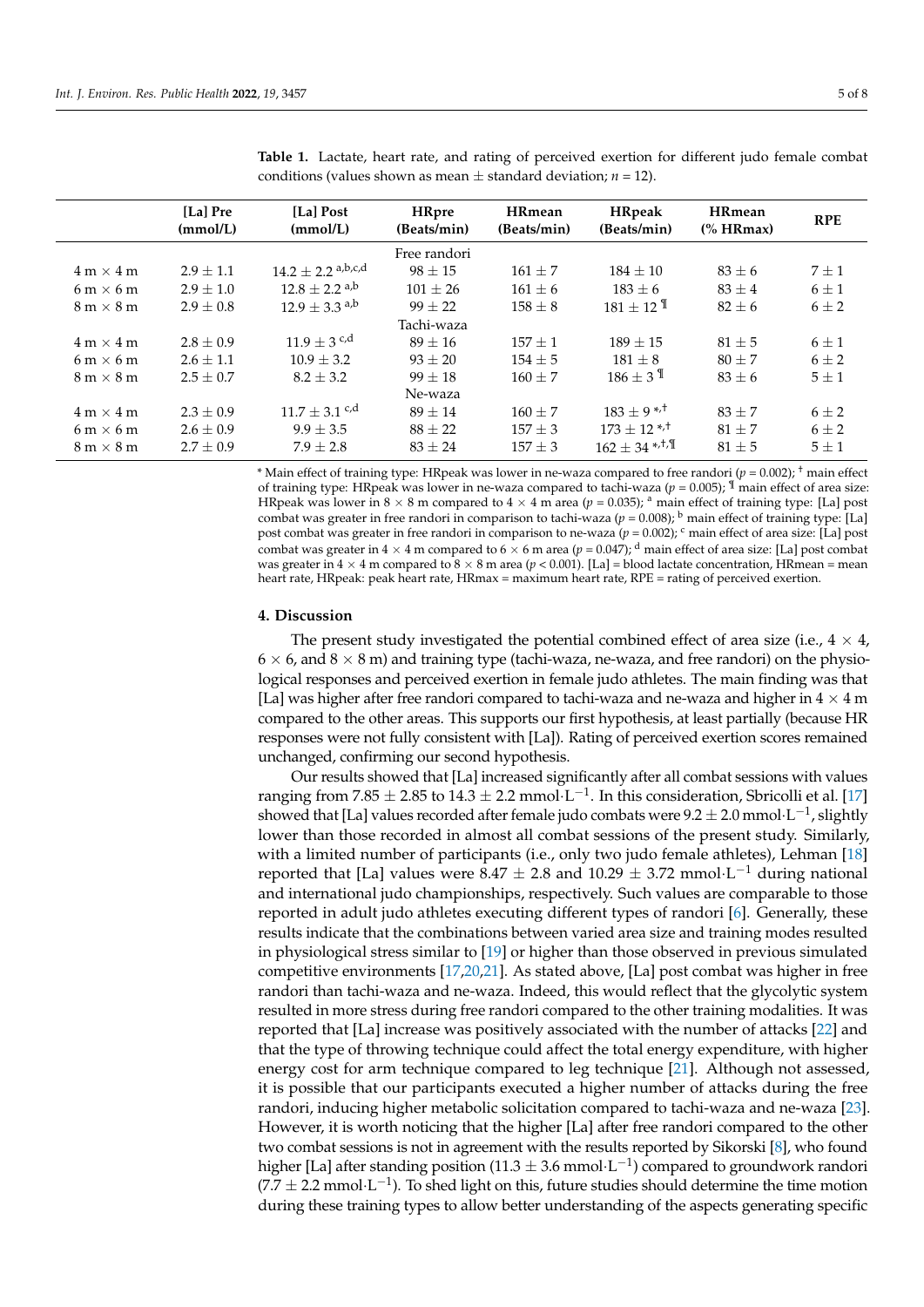physiological responses. Regarding the effect of varied area size, [La] post combat was greater in  $4 \times 4$  m compared to other areas. Similar results were reported by Ouergui et al. [\[12\]](#page-7-9), i.e.,  $4 \times 4$  m area size caused greater [La] compared to  $6 \times 6$  and  $8 \times 8$  m area in female judo matches. This result can be explained by the fact that a reduced area size induces more grip disputes and shorter time spent in displacement without contact [\[13\]](#page-7-10), consequently inducing higher [La] [\[2\]](#page-6-1).

On the subject of cardiovascular responses, the current research indicated that HRmean values in different match sessions spanned from  $154 \pm 5$  to  $161 \pm 7$  beats·min<sup>-1</sup>. When intensities were expressed as %HRmax recorded during different experimental conditions, they varied from 79% to 83% of HRmax, which is lower than previously recorded value during simulated female judo combats, with intensity reaching 93% of HRmax [\[17\]](#page-7-14). Despite similarity regarding the total combat duration, this discrepancy may be attributed to differences in the activity profile (i.e., duration of efforts and pauses) between these combat sessions and those of the previous study [\[17\]](#page-7-14). Additionally, HRmean and %HRmax values did not change over different area sizes and training types. These results agree with those of a previous study in taekwondo [\[11\]](#page-7-8), which showed that area size was not effective in altering cardiovascular responses during simulated tasks. However, as judo match is not performed at maximum intensity throughout its duration [\[2\]](#page-6-1), only the peak HR was affected by the training type and area size, with values ranging from  $162 \pm 33$  to  $188 \pm 15$  beats·min<sup>-1</sup>. It has been reported that HRpeak during judo contests ranged from 190 to 200 beats·min−<sup>1</sup> in male and female judokas [\[24\]](#page-7-21). We found that lower values of HRpeak were recorded in the ne-waza condition compared to the free randori and tachi-waza conditions and in  $8 \times 8$  m compared to  $4 \times 4$  m area. It has been suggested that displacement over extended trajectories can alter cardiovascular responses [\[11\]](#page-7-8). Such differences in HRpeak between training type can also be attributed to the time structure through these conditions as a lower rest interval results in higher HR values [\[25\]](#page-7-22). Likewise, we found lower HRpeak values in ne-waza compared to tachi-waza. This can be explained by the fact that, in groundwork combat, one of the athletes remains in a prone position held by the opponent, which probably limits the HR from reaching peak values. Thus, it can be suggested that combat-based exercises, mainly free randori and tachi-waza, are the most suitable training modalities to elicit cardiovascular responses closer to those recorded during judo combats and can be more appropriate for specific judo conditioning. Indeed, Olympic-level judo athletes have reported practicing more of the tachi-waza version followed by complete version and groundwork version responses [\[12\]](#page-7-9). Moreover, Olympic-level judo athletes reported spending  $63 \pm 37$  min in the tachi-waza version but similar durations in the groundwork (36  $\pm$  20 min) and complete versions (35  $\pm$  31 min) in a typical judo session [\[6\]](#page-7-3). However, a study investigating the average HR response during only standing or groundwork bouts (four 4 min bouts interspersed with 1 min intervals) in young judo athletes reported no significant differences between these conditions [\[9\]](#page-7-6). It is worth assuming that HR values would have been different if male athletes were being evaluated as they are known to show a different cardiovascular response to exercise [\[26\]](#page-7-23).

Another issue to discuss is the perceived exertion. Although the RPE scores seem to have a strong relationship with [La] [\[27\]](#page-7-24) and HR [\[20\]](#page-7-17) during judo matches, RPE scores in the present study were not different between training types, with scores ranging from  $4 \pm 1$ to  $6 \pm 1$ . Referring to male judo combats, it was reported that the intensity of combats based on RPE scores was close to "very hard" after simulated [\[20\]](#page-7-17) and official judo combats [\[28\]](#page-7-25). Similarly, Ouergui et al. [\[10\]](#page-7-7) reported that altering area size was not effective in modifying RPE scores in kickboxing sparring sessions. Likewise, Ouergui et al. [\[11\]](#page-7-8) showed that RPE responses in adolescent taekwondo athletes did not vary when area size was manipulated. The absence of difference in RPE scores may reflect the ability of judo athletes to regulate their actions regardless of their fatigue status [\[13\]](#page-7-10). Contrarily, these findings are not in agreement with those indicated by Ouergui et al. [\[12\]](#page-7-9) in female judo athletes, where RPE scores were greater in  $4 \times 4$  m compared to  $6 \times 6$  and  $8 \times 8$  m areas. This difference could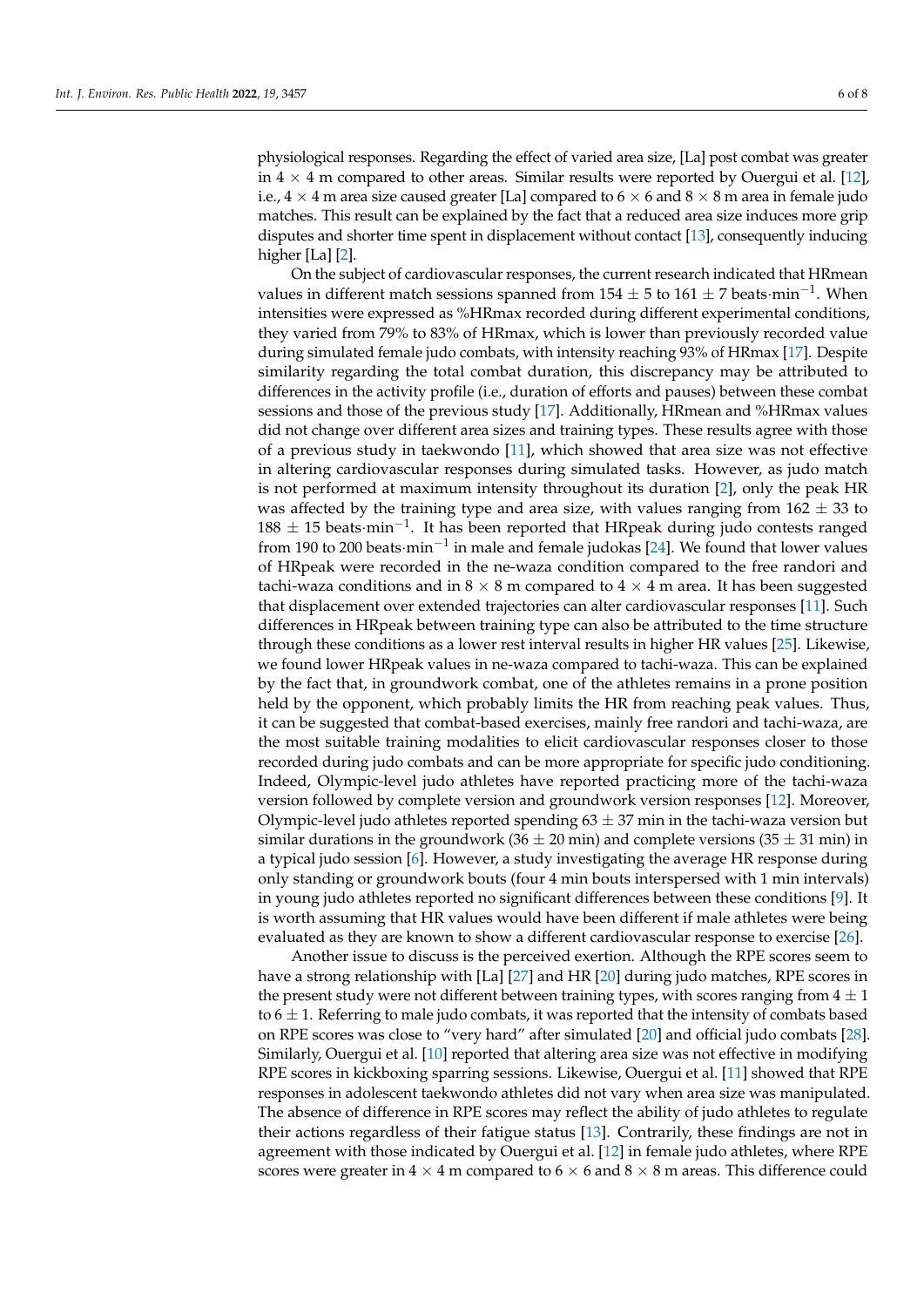be related to the variation in the effort-to-pause ratio across combats as this variable has the most important effect on combat intensity [\[7\]](#page-7-4).

Some limitations in the present study should be acknowledged. First, the relationship between technical actions and physiological responses was not investigated. Such relationship could help coaches better understand how judo-specific actions are related to fatigue. Moreover, time-motion analysis could give information about the temporal structure of each training type and could give explanations regarding the results found. Therefore, physiological responses may be coupled with an accurate time-motion analysis aimed at finding whether physiological responses are related to technical–tactical skills in judo. Another limitation of the present study was the lack of reliability assessment of the measures (due to limited availability of the athletes). Finally, further cardiac stress outcomes (e.g., troponin T (TnT)) could be investigated within the present study's context given that it is known TnT release is related to exercise stress intensity in athletes [\[29\]](#page-7-26).

#### **5. Conclusions**

In conclusion, the present study showed that HRpeak was higher in tachi-waza and free randori compared to ne-waza and lower in  $8 \times 8$  m compared to  $4 \times 4$  m area. Moreover, [La] post combat was greater after free randori compared to tachi-waza and ne-waza and in  $4 \times 4$  m compared to  $6 \times 6$  and  $8 \times 8$  m areas. These results show that all the experimental conditions investigated here can be manipulated to develop cardiovascular and anaerobic fitness. In fact, anaerobic conditioning can be developed by reducing the area size and using free randori as [La] was higher in these conditions. Moreover, these results indicate that specific training programs should be designed to include exercises stimulating anaerobic and aerobic metabolism simultaneously. Coaches aiming to prepare athletes always try to handle the demands of competition. To do this, coaches can administer free randori training in a small combat area to increase training intensity. Increasing training intensity is aimed at making the demands of subsequent competition more tolerable and less burdening, i.e., allowing athletes to handle their matches more easily.

**Author Contributions:** Conceptualization, I.O., S.D., H.C., D.F., E.B., L.P.A. and E.F.; data curation, I.O., S.D., H.C., D.F., E.B., L.P.A. and E.F.; formal analysis, I.O., S.D., H.C., D.F., E.B., L.P.A. and E.F.; investigation, I.O., S.D., H.C., D.F., E.B., L.P.A. and E.F.; methodology, I.O., S.D., H.C., D.F., E.B., L.P.A. and E.F.; project administration I.O., S.D., H.C., D.F., E.B., L.P.A. and E.F.; resources, I.O., S.D., H.C., D.F., E.B., L.P.A. and E.F.; software, I.O., S.D., H.C., D.F., E.B., L.P.A. and E.F.; supervision, I.O., S.D., H.C., D.F., E.B., L.P.A. and E.F.; validation, I.O., S.D., H.C., D.F., E.B., L.P.A. and E.F.; visualization, I.O., S.D., H.C., D.F., E.B., L.P.A. and E.F.; writing—original draft, I.O., S.D., H.C., D.F., E.B., L.P.A. and E.F.; writing—review and editing, I.O., S.D., H.C., D.F., E.B., L.P.A. and E.F. All authors have read and agreed to the published version of the manuscript.

**Funding:** No external financial support was received.

**Institutional Review Board Statement:** The study was conducted in accordance with the Declaration of Helsinki, and approved by the University of Jendouba research ethics committee (2018-675, 2018).

**Informed Consent Statement:** Informed consent was obtained from all participating athletes involved in the study and their guardians and coaches.

**Data Availability Statement:** The data presented in this study are available on request from the corresponding author.

**Acknowledgments:** The authors wish to thank all the athletes who volunteered in this study.

**Conflicts of Interest:** The authors declare no conflict of interest.

## **References**

- <span id="page-6-0"></span>1. Franchini, E.; Del Vecchio, F.B.; Matsushigue, K.A.; Artioli, G.G. Physiological profiles of elite judo athletes. *Sports Med.* **2011**, *41*, 147–166. [\[CrossRef\]](http://doi.org/10.2165/11538580-000000000-00000) [\[PubMed\]](http://www.ncbi.nlm.nih.gov/pubmed/21244106)
- <span id="page-6-1"></span>2. Julio, U.F.; Panissa, V.L.G.; Esteves, J.V.; Cury, R.L.; Agostinho, M.F.; Franchini, E. Energy-System Contributions to Simulated Judo Matches. *Int. J. Sports Physiol. Perform.* **2017**, *12*, 676–683. [\[CrossRef\]](http://doi.org/10.1123/ijspp.2015-0750) [\[PubMed\]](http://www.ncbi.nlm.nih.gov/pubmed/27736247)